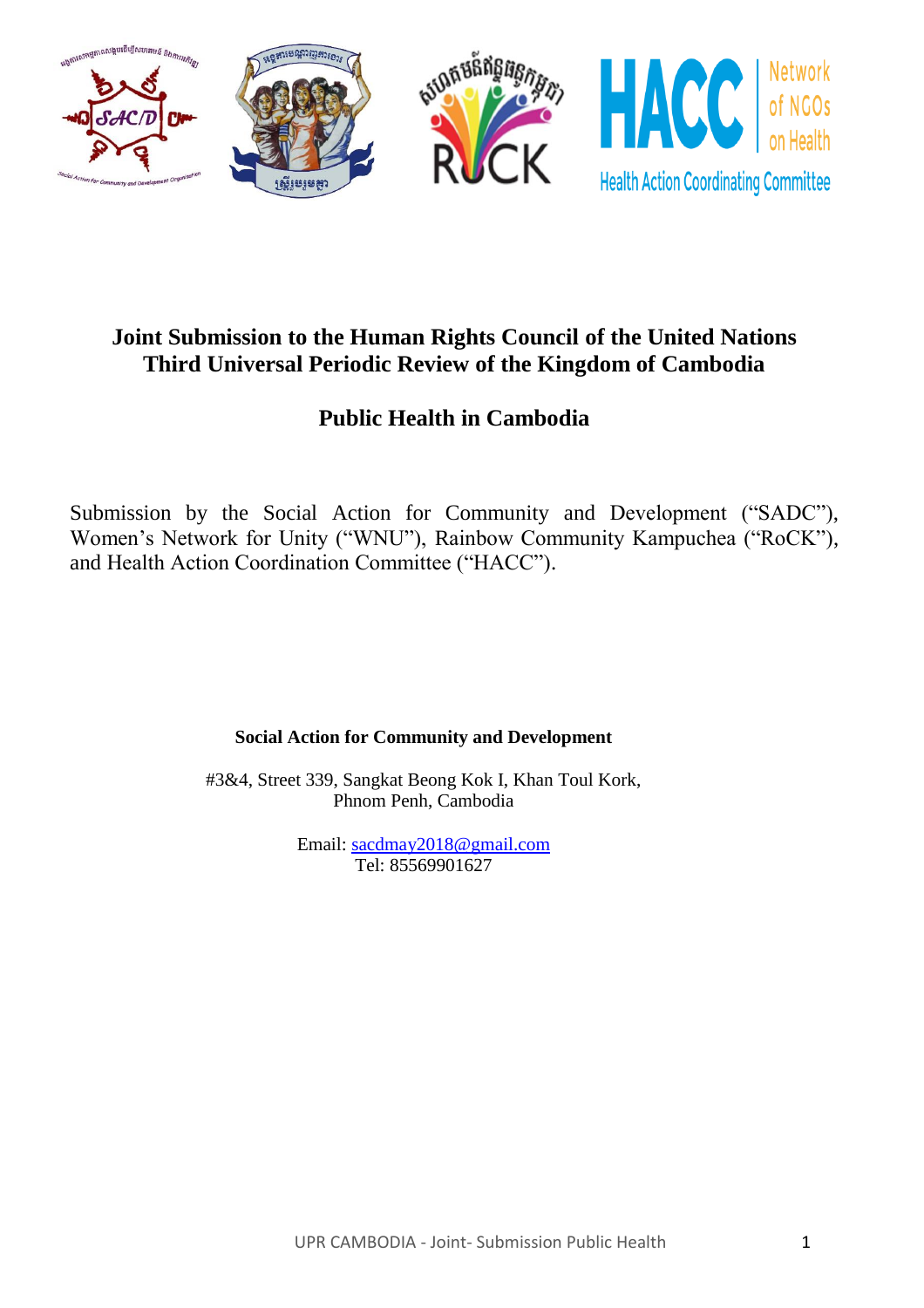# **Introduction**

- 1. This joint submission to the third Universal Periodic Review ("UPR") of the Kingdom of Cambodia ("Cambodia") was prepared by Social Action for Community and Development ("SACD")<sup>1</sup>, Women's Network for Unity ("WNU")<sup>2</sup>, Rainbow Community Kampuchea  $("RoCK")^3$ , and Health Action Coordination Committee  $("HACC")^4$ . This submission focuses on Cambodia's compliance with its international human rights obligations in respect to Public Health.
- 2. During Cambodia's second UPR in 2014, 16 recommendations were made to the Royal Government of Cambodia ("RGC") regarding health rights in general with no recommendations specifically on public health.<sup>5</sup>
- 3. Even though the right to health is being guaranteed by the Constitution of the Kingdom of Cambodia, the current legal framework and the percentage of the national budget allocated remain too limited to meet all citizen's basic needs in terms of public health.
- 4. During Cambodia's last UPR submission, the RGC has not fully implemented recommendations linked to public health, although some milestones have been achieved, in particular in regard to strengthening the social protection for all Cambodian workers and comprehensive sexuality education. Ahead of the third UPR of Cambodia, partners came together during several consultation meetings, in order to identify the most pressing issues regarding public health in Cambodia<sup>6</sup>. This joint-submission will examine the following key issues: universal access to health care and medicine (including HIV/AIDS treatment, access to safe abortion, guarantee of a stable and sustainable health expenditure and the eradication of poverty); universal and comprehensive national social security (including extending the scope of the National Social Security, and improving the Health Equity Funds); and Achieving comprehensive health education (including increasing health education, and finalizing comprehensive sexuality education in schools).

## **Universal access to public healthcare and medicine**

5. The Constitution of the Kingdom of Cambodia guarantees the protection of the health of all citizen. <sup>7</sup> However, privatization in public health become main barrier for the citizens especially the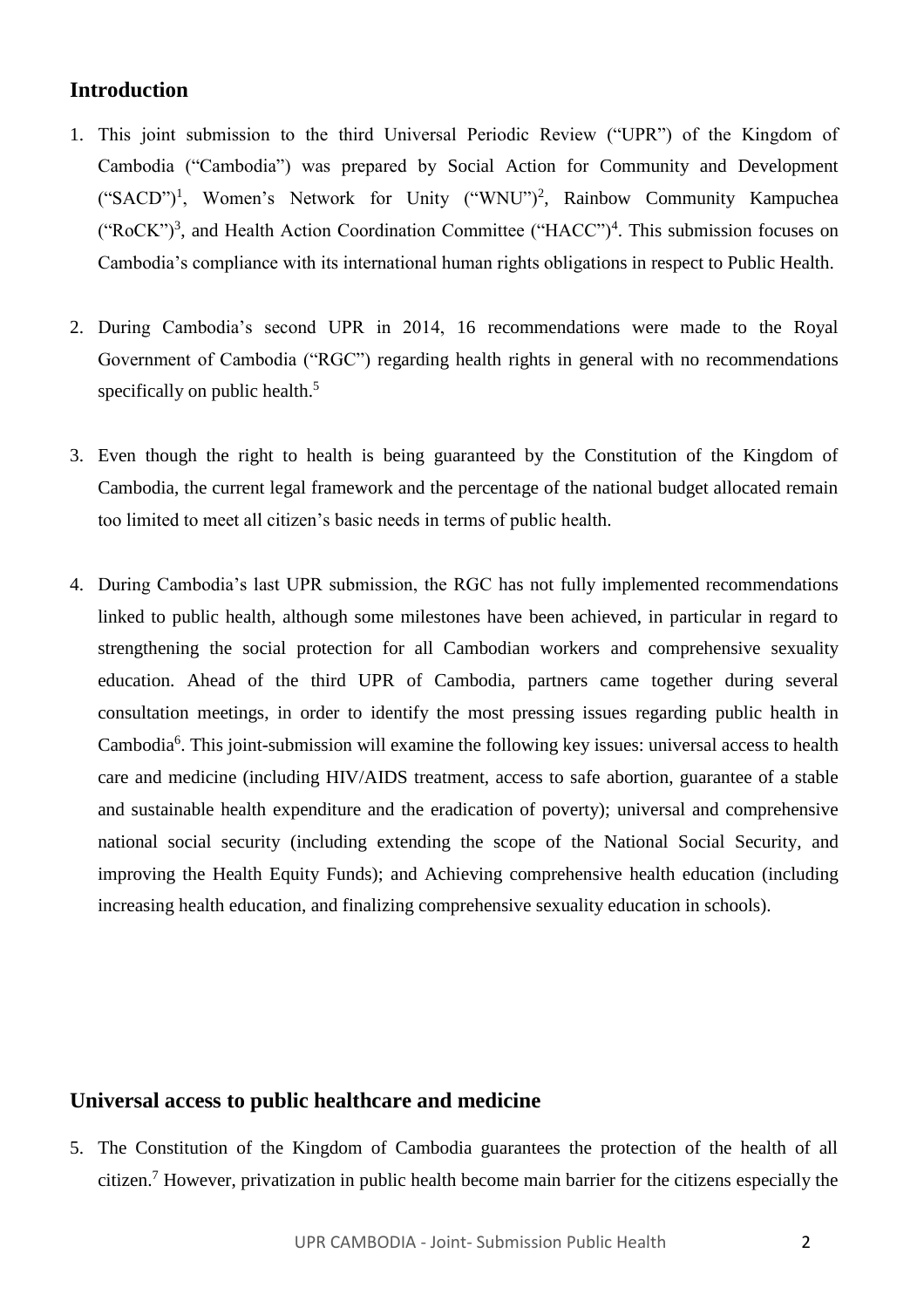poor in access to adequate and free healthcare and treatment. While there is an expected of budget gap of USD  $1,104$  million<sup>8</sup> in five year (2016-2020) for healthcare, it needs an increase in percentage of the national budget allocated by the State with the support of development partners to fill in this gap. Indeed, one of the main concern and directly affected issue would be the access to treatment and life-prolonging medicine for common diseases (such as HIV/AIDS, TB, Malaria, Diabetes, Cancer, Blood Pressure, and Hepatitis C).

#### *Recommendations*

- i. Ensure the compliance of the National Policy on Social Protection with the International Human Rights Instruments which Cambodia has ratified to secure free and universal access to basic health services by 2020.
- ii. Extend free healthcare and treatment services for patients with communicable and non-communicable diseases, including (but not exclusive) for patients with HIV/AIDS, Hepatitis C, TB, Malaria, Diabetes, and Cancer, by 2022.
- iii. Increase the percentage of the national budget allocated to healthcare and medicine to effectively meets the current needs by 2020.

#### **Addressing HIV**

- 6. Yet, Cambodia's HIV response has been very successful in the past two decades resulted in decline of HIV prevalence in the adult general population aged 15-49 to 0.6% in 2017 and has led the country to be one of the seven countries globally to achieve the 90-90-90 targets in 2017 which translates in 73% of all people living with HIV being virally suppressed. Cambodia has committed to ending AIDS by  $2025^9$  which is 5 years before the global target, so to end AIDS and achieve elimination of new HIV infection by 2025, more collective, stronger and focused strategic efforts need to be made for the last mile of HIV response, particularly to ensure key populations who are at high risk are effectively reached with continuum prevention to care and treatment services packages, and un-diagnosed people living with HIV know their status and enroll in HIV prevention and treatment cascade.
- 7. HIV prevalence remain high among key population including entertainment workers (EWs), men who have sex with men (MSM), transgender women (TG) and people who inject drugs (PWID).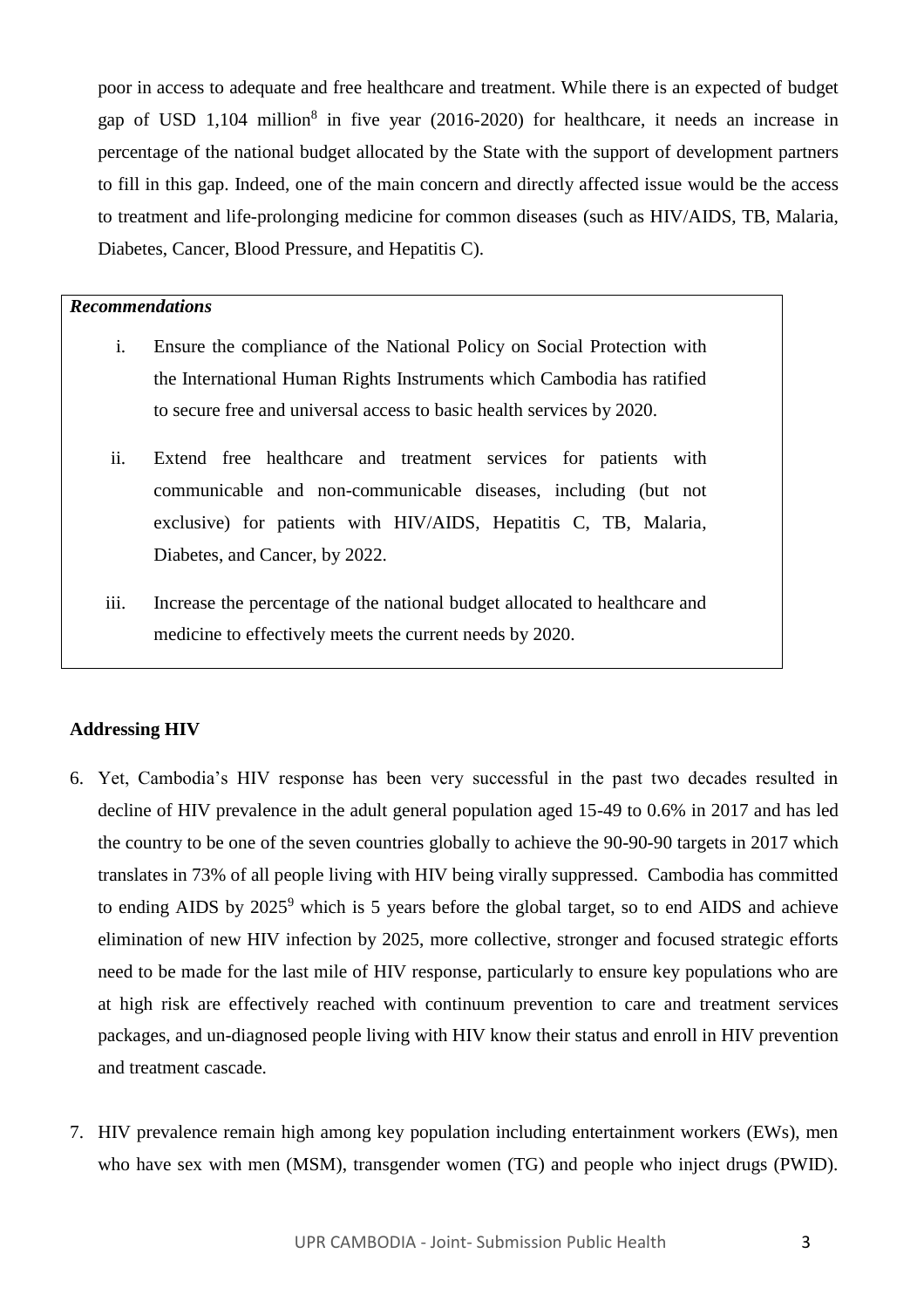With latest available data from 2012, HIV prevalence were 3.2% among EWs, 2.3% among MSM, 5.9% among TG and 24.8% among  $PWID^{10}$ , and the prevalence is even higher within some geographic locations (i.e reached to 4% in Phnom Penh for  $EWs^{11}$ , 5.9% in Siem Reap for MSM<sup>12</sup>, 11% in Banteay Meanchey and Siem Reap for  $TG^{13}$  and sub-type of key populations (5.9%) among EWs having partners < 2/week and 8.3% among EWs having partners> 2/week and 11.8% for freelance  $EWs^{14}$ , 17.2% among MSM who sell sex<sup>15</sup>, and 13% among TG aged between 35- $45^{16}$ ).

## *Recommendation*

iv. Provide free health care and treatment services for people living with HIV/AIDS by increasing at least 50% of the National Budget on HIV/AIDS programs by 2020, in line with SDG 3.3.

#### **Access to safe abortion**

- 8. Despite relatively progressive legislation on abortion, which was passed in 1997, lack of access to safe abortion remains a challenge in Cambodia, infringing on women reproductive health and rights. When they do access it, women have abortions because of ill health, pre-marital pregnancy, short birth interval, competing family responsibilities, and poverty. However, as in many developing countries, there is limited data on abortion in Cambodia. Although abortion is accessed by older women, the high adolescent fertility rate (12%) remains a key issue, impacting unsafe abortion rates as a result of the conditions placed on access to abortion for young people.<sup>17</sup>
- 9. Awareness of the legality of abortion services remains low amongst women and amongst healthcare providers<sup>18</sup>. Negative beliefs and stigma associated with abortion are also strong in Cambodian society due to a social and cultural taboos surrounding abortion. Report from Cambodia Demographic and Health Survey 2014 showed that proportion of women receiving help for abortion services from appropriate health care providers has been declining from 67% in 2010 to only 61% in 2014. And it contrasted from women who report having no help from anyone has increased from 22% in 2010 to 30% in 2014.<sup>19</sup>
- 10. The majority of Cambodian people are devoted Buddhist, and due to its belief, people tend to believe abortion is a "killing" which further complicates women's ability to access available services. The cultural and religious barriers also make it difficult to gather data on abortion that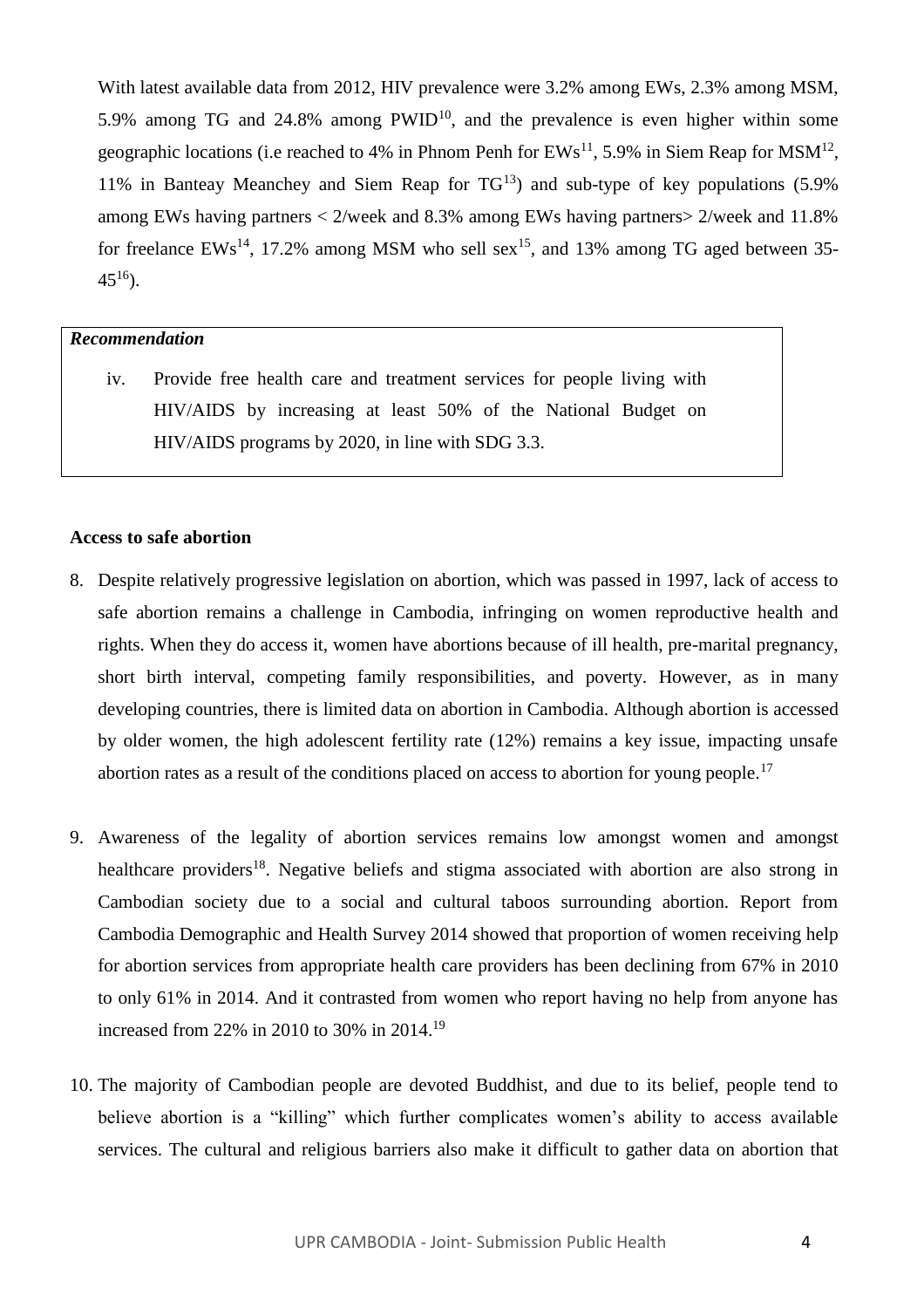can be used to advocate for reproductive rights within the context of legal access, thereby ensuring the right to safe abortion.

## *Recommendations*

- v. Ensure the implementation of the law on abortion while addressing the barriers that prevent adequate implementation including increased awareness particularly amongst the marginalized, service provision and adequate information provision including stronger referral systems and ensuring the right to contraception information and services for all women, including young women, by 2022.
- vi. Ensure improved evidence generation on abortion issues that informs policies and programs on reproductive health and rights, which includes ensuring the right to safe abortion for all.

#### **Stable and Sustainable Health Expenditure**

- 11. As a signatory party to the International Covenant on Economic, Social and Cultural Rights ("ICESCR"), Cambodia has committed itself to "recognize the right of everyone to the enjoyment of the highest attainable standard of physical and mental health". As such, equitable and universal health care coverage becomes an obligation as stated in ICESCR Art.12 (d).<sup>20</sup> Through the signature of international treaties by state entities, placing public services such as health care at the disposal can therefore be seen as the responsibility of the state and only the state.
- 12. While the "per capita government expenditure on health in Cambodia has increased from an estimated US\$7.84 in 2008 to US\$12.70 in 2014",<sup>21</sup> the World Health Organization expressed its concerns in its 2016-2020 Country Cooperation Strategy report by warning that "the heavy reliance on donor funding and low government spending on health, if the trend continues, will pose further risks and challenges to the health sector in terms of possible fragmentation and sustainability".<sup>22</sup> As a matter of fact, Cambodian's Government expenditure on health amounts up to 1,5% as a share of GDP in 2013 and did not only stagnate but also fell short in comparison to "spending in most low- and middle-income countries ("LMICs") in the region".<sup>23</sup> With external donations already declining<sup>24</sup> and the expected decrease of non-government related health expenditures due to Cambodia's progress towards a lower-middle income status, the Government needs to take action to counteract this endangering development in order to correspond to its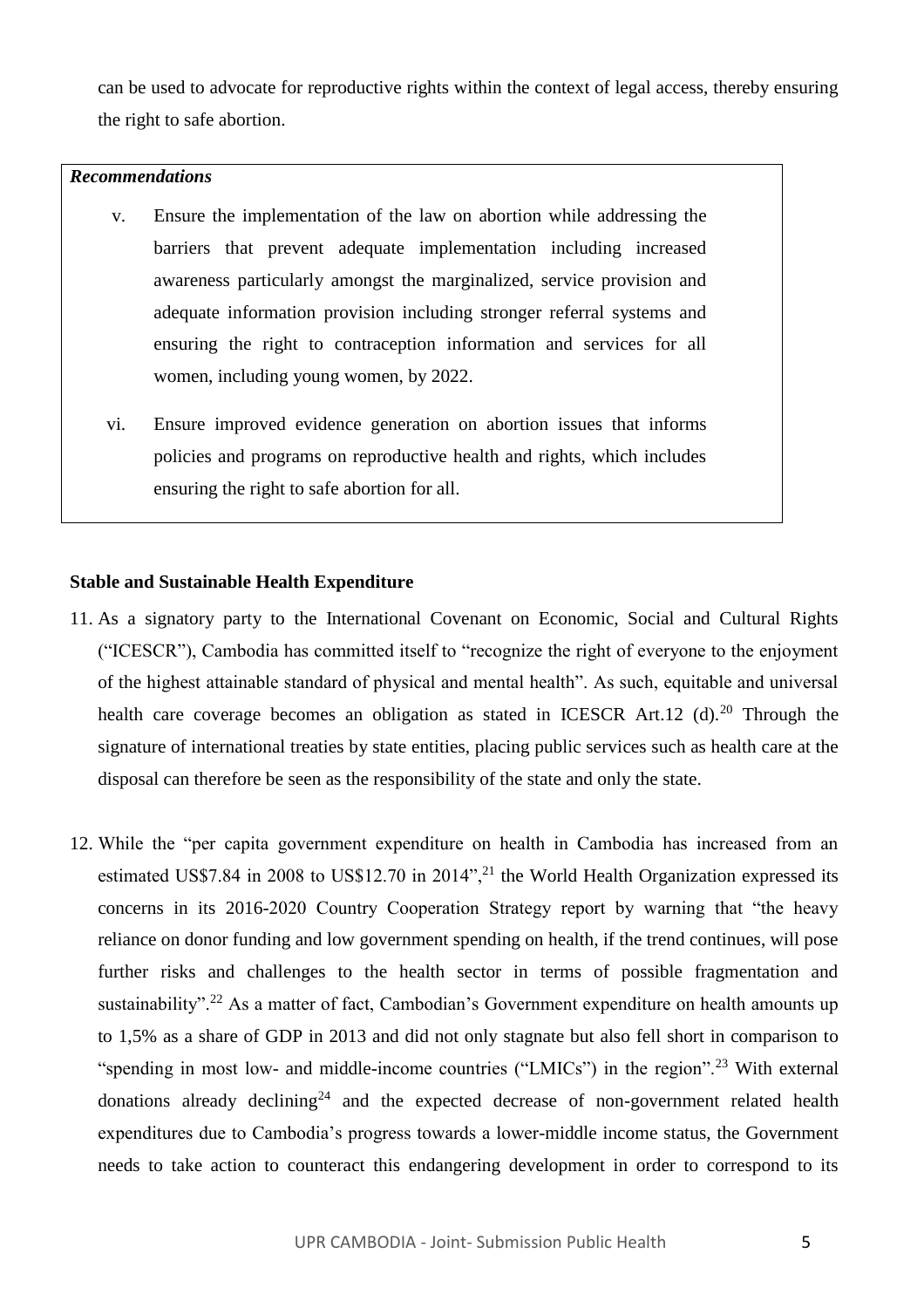entered obligations aforementioned and therefore significantly increase its Government health expenditure as a share of the total health expenditure.

# *Recommendation*

vii. Guarantee quality health coverage for all citizens by expanding the National Policy on Social Protection and through increasing the percentage earmarked to public health in the national budget following WHO recommendation of 2% of GDP until 2020, and in line with SDG 3.8.

## **Providing Universal Health Coverage - Eradicating Poverty**

- 13. As of 2014, the Cambodian Government spending was 18,5% out of the total spending on health per capita, and with 63% being out-of-pocket payments. Out-of-pocket payments are those made by people at the time of getting any type of services (preventive, curative, rehabilitative, palliative or long-term care) provided by any types of providers. <sup>25</sup> The WHO stated in its 2016-2020 Country Cooperation Strategy Report that the heavy reliance on donor funding and low government spending on health, if the trend continues, will pose further risks and challenges to the health sector in terms of possible fragmentation and unsustainability.<sup>26</sup> It raised concerns over the sustainability of public health programs as the country is moving towards lower middle-income status and many donors have started or will soon start reducing their funding to Cambodia<sup>27</sup>, therefore pushing the Government to revise the law in  $2018^{28}$
- 14. As stated by the WHO in its 2016-2020 Report, Cambodia's public health system remains to be endangering especially for households just above the poverty line as its "patient's out-of-pocket payments still make up more than 62% of total health expenditures".<sup>29</sup> This can be exemplified as the WHO elaborated on the issue of out-of-pocket payments in its "Tracking Universal Health Coverage" report in which it mentions Cambodia "as one of 37 countries where 6 per cent of the population could be tipped or pushed further into extreme poverty – living on \$1.25 per day or less – due to out-of-pocket health costs." $30$
- 15. Concerns over intellectual property rights and risk to access to affordable medicine are also impeding a universal access to treatment for all Cambodian. While there are discussions between UN agencies, CSOs and the government<sup>31</sup> for more than 10 years, the draft law on licensing for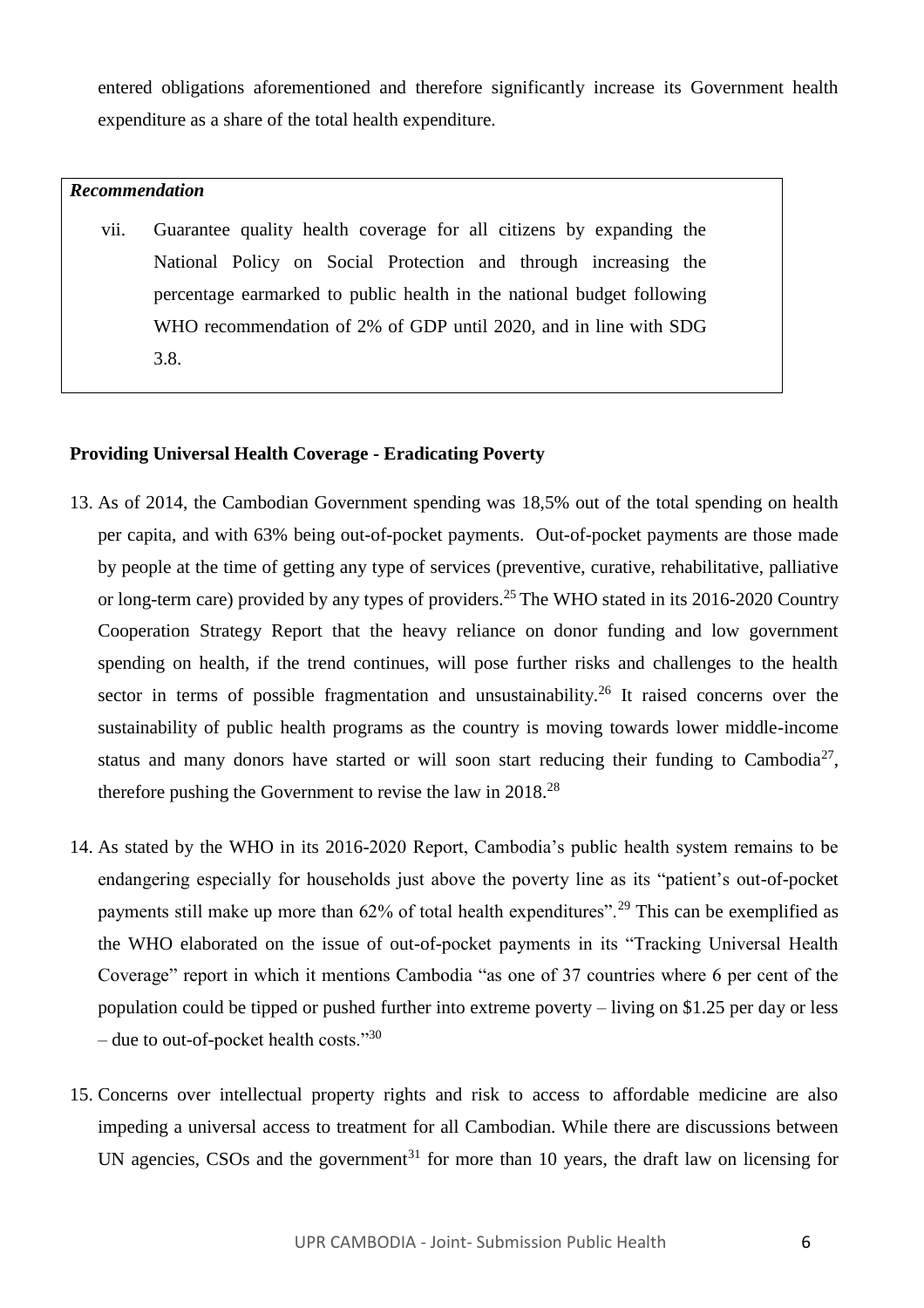public health was approved by the Senate on 18 April 2018. The Compulsory Licensing Law on Public Health aims to enhance the right to access to pharmaceutical products for public health by granting compulsory licenses to produce, export and import pharmaceutical products in the case of national emergency and other circumstances of extreme urgency or in cases of public noncommercial use or other public health situations set by the Ministry of Health.<sup>32</sup>

#### *Recommendations*

- viii. Ensure the percentage of total health expenditure covered by the Cambodian government is above 50% by 2021.
	- ix. Ensure the allocated budget to the public health services allows an effective implementation of the National Health Strategic Plan III onwards, in line with SDG 3.
	- x. Ensure free healthcare and treatment services for patients with communicable and non-communicable diseases (including hepatitis C, blood pressure, diabetes, TB, Malaria, Cancer, and anti-microbial resistant), and access to medicine which are free from Intellectual Property Rights protection.

## **Achieving universal and comprehensive national social security**

- 16. Up until the full implementation of the 2002 Law on Social Security Schemes for Persons Defined by the Provisions of the Labor Law<sup>33</sup> and the 2016-2025 National Policy Framework on Social Protection, Cambodia will not be able to achieve SDG 1.
- 17. The Cambodian Constitution guarantees the establishment of a social security for all workers and employees.<sup>34</sup> However as of 2014, about 35% of Cambodia's citizen did not have access to improved drinking water and 52% did not have access to improved sanitation, with the access rates much worse in the rural areas $^{35}$ .

## **Extending the scope of the National Social Security**

18. The 2002 *Law on social security schemes for persons defined by the provisions of the labour law* defines as being beneficiary of the social security schemes all workers from the public sector, those working in enterprises registered with the National Fund for Social Security ("NFSS"),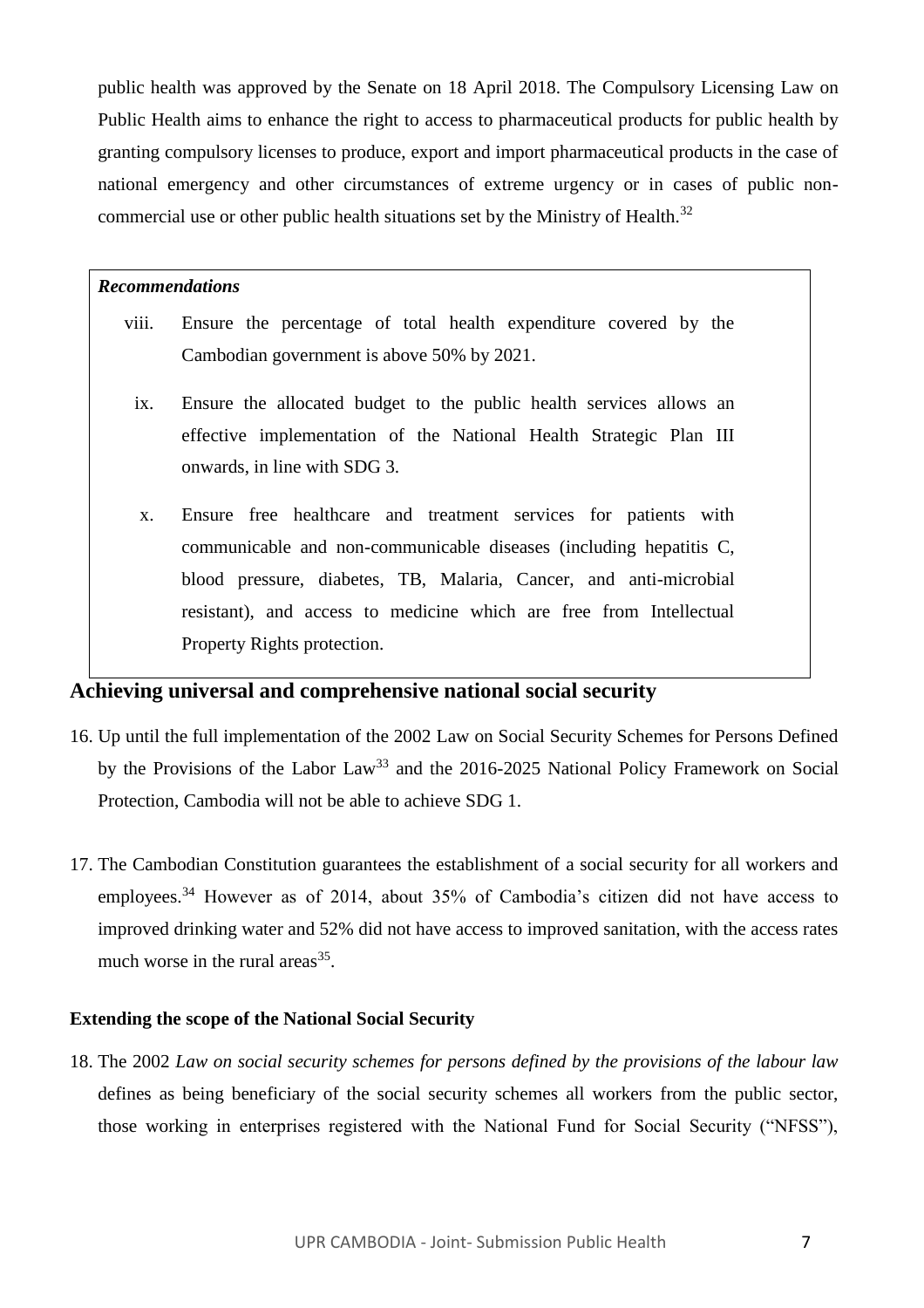trainees, as well as those having occasional work, although the situation of this last category is unclear.

19. The 2002 Law has been interpreted, completed and revised by 18 Prakas to this date<sup>36</sup>, but none of which extended the scope of beneficiaries. Indeed, according to the current scheme, the social security is not available to retired persons, to persons with disabilities who are unable to find work, children, and minority groups in general.

## *Recommendation*

- xi. Ensure that the existing National Policy on Social Protection is based on Universal Declaration of Human Rights and Fundamental of Human Rights in Access to basic needs and basic social services by implementing the schemes to ensure free access to basic social services for all, by 2021.
- xii. Ensure that all Cambodian citizens access free and/or affordable social services, including via social security schemes via a fair, accountable, and transparent tax-based financing by 2022.
- xiii. Enlarge the implementation of the pension scheme in support to all Cambodian, in particular, people with disabilities, elders, LGBTIQ individuals, women and children by 2022.

## **Health Equity Fund**

20. Therefore, even more importance should be given to the existing Health Equity Fund ("HEF") distribution system. Indeed, according to WHO, the poverty rate was 17.7%, with almost 3 million poor people and over 8.1 million who are near poor in  $2012^{37}$ . While the Ministry of Health is "working to improve pooling by considering expansion of HEF to vulnerable groups other than the poor, such as the elderly, people with disabilities, and children under five",<sup>38</sup> efforts need to be expanded according to financial aspects. Sustainable and affordable public health care can only be achieved by lowering the financial barriers of access to Health Equity Funds for households just above the poverty line.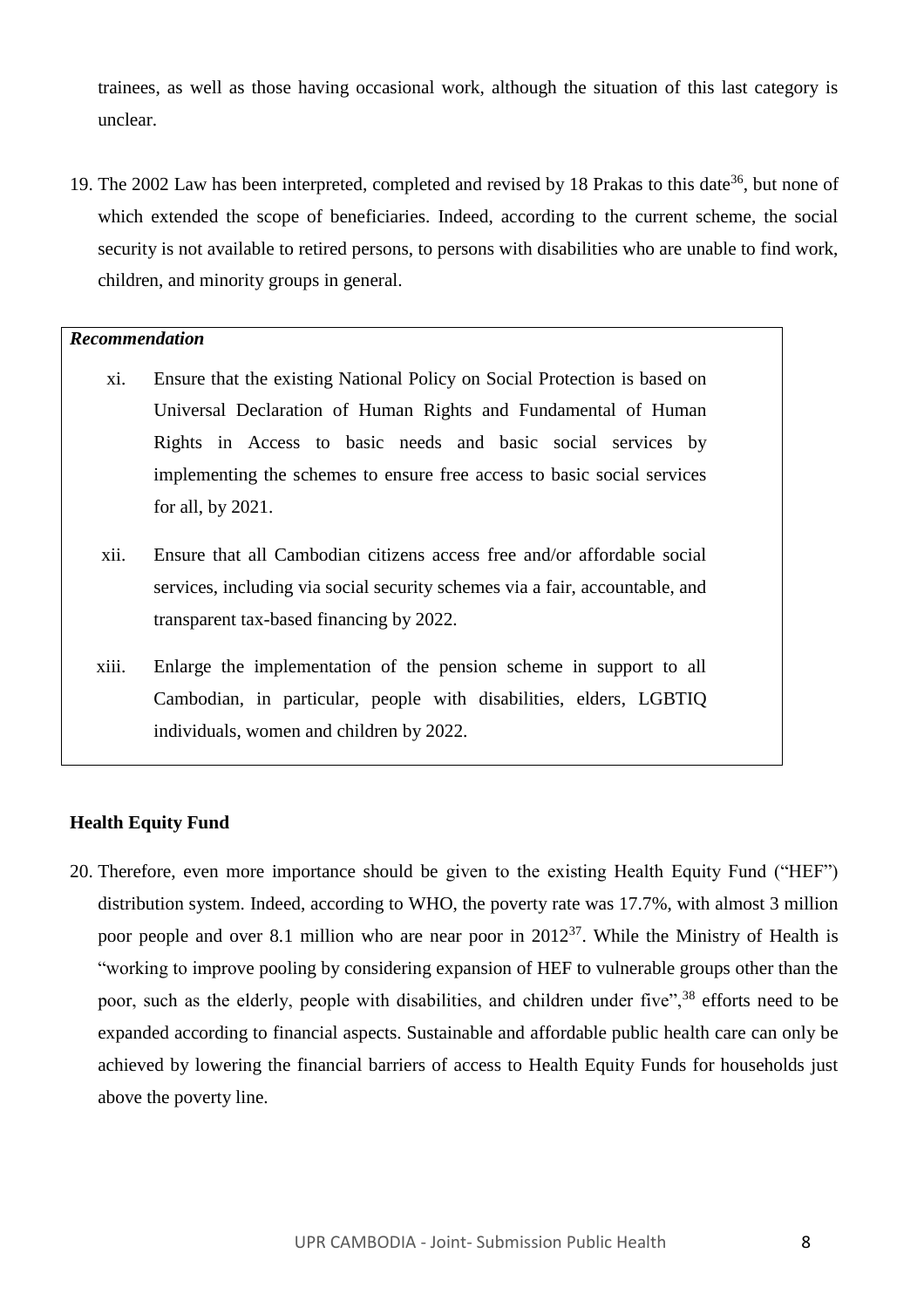21. The current system however leads to indigency of families just above the poverty line, perpetuating the issue in line with the out-of-pocket payments. As such, the HEF should continue to focus on rural regions with "90% of the poor still living in the countryside".<sup>39</sup> This becomes especially important as "a large percentage of the poor holding a HEF card and sought care, did not use their entitlement",<sup>40</sup> as stated at the 8th International Conference on Public Health among GMS Countries in 2016, necessitating further decentralization of the system and education on access to public health.

#### *Recommendation*

xiv. Ensure the Health Equity Fund is accessible to marginalized groups by 2023, in line with SDG 1.

# **Achieving comprehensive health education**

## **Health Education in Cambodia**

22. Fertility levels are declining, from 4 children per woman in 2000 to 3.0 in 2010 and to 2.7 in 2014.<sup>41</sup> One in eight women aged 15 to 19 have either become mothers or are currently pregnant. 37 percent of teenagers who have never been to school have begun childbearing, compared with 18 percent who have a primary school education, and fewer than 10 percent of those with a secondary education. Given the youth bulge in the population and the high Adolescent Fertility Rate ("AFR"), and the potential health and social consequences of child bearing at a young age, there is a need to specifically address reproductive health issues of adolescents and youths, particularly those in rural areas. There is almost universal knowledge of modern methods of family planning, but unmet needs continue to be high, indicating gaps in access to services.

# *Recommendation*

xv. Ensure free access to health education as well as facilities for all Cambodian citizens in line with the National Health Strategic Plan 2016- 2020 and with SDG 3, including the enhanced cooperation with neighboring countries and development partners by 2023.

## **Finalizing Comprehensive Sexuality Education in Schools**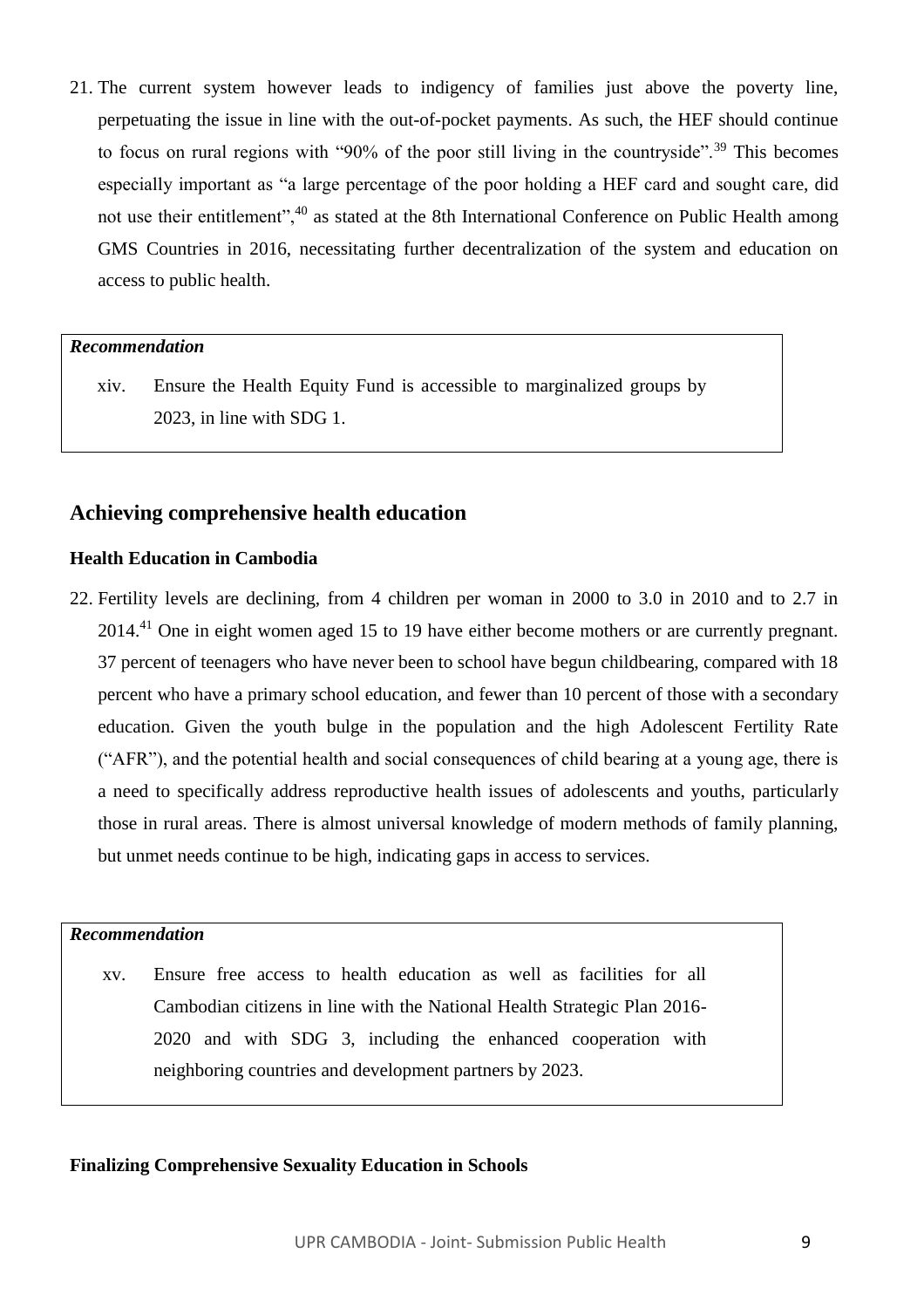- 23. Under the 2nd UPR cycle, the RGC received and supported the recommendation to **"**Step up information on sexual and reproductive health, including modern contraceptive methods, in particular for women living in rural areas."<sup>42</sup> Since then, the government has increased its efforts in implementing Comprehensive Sexuality Education ("CSE"), as stated in the National Population Policy.<sup>43</sup>
- 24. In July 2016, Health Education was approved as a core and compulsory subject for all grades, ensuring that there were no grades and students "left out", for the comprehensive integration of CSE into Sexual and Reproductive Health from grades 5 to 12. The CSE topics contained in the core curriculum include Puberty, Gender, Gender-Based Violence, Drugs, Life Skills (Values, Rights, Ethics, Decision-Making, Future Planning, and Emotions), Pregnancy, Family Planning (FP), STDs, and HIV/AIDS.
- 25. In 2017, the Cambodian Ministry of Education Youth and Sports ("MoEYS"), in consultation with CSOs, developed a proposed new "Life Skills" curriculum for grades 1-12 that offers inclusive instruction on sexual orientation issues, sexual education and Gender Based Violence ("GBV").<sup>44</sup> The proposed curriculum include teaching safe sex, non-discrimination of LGBTIQ persons and self-determination for marriage choices. This proposed new CSE curriculum is meant to become part of the mandatory curriculum in public schools and is scheduled to be available nationwide by 2023. The MoEYS, is now in the process of writing new lesson plans and textbooks, with the assistance of NGOs and UN Population Fund ("UNFPA"). NGOs also continue to work in cooperation with the MoEYS to ensure the curriculum is fully comprehensive, for instance by advocating for the inclusion of the topics of sexual pleasure and gender identity.

## *Recommendation*

xvi. Ensure the implementation to the free comprehensive health education for all students, especially in rural areas, by 2020.

 $\overline{a}$ <sup>1</sup> Social Action for Community and Development (former name: Social Action for Change-SAC, and then officially registered at Ministry of Interior in early 2018 as SACD) is a resource organization working to support and be part of women and grassroots movement. SACD work with women workers, women organizations and groups, farmers, youths, rural and urban networks and communities by facilitating and building critical analysis on socio-economic system, supporting on research and documentation and policy analysis as part of technical assistance, engaging and supporting advocacy of women and grassroots struggle for socio-economic and political change. The long-term goal is a critical people movement for social and economic justice, to call for an end of all forms of discrimination and to have equal access to fundamental human rights.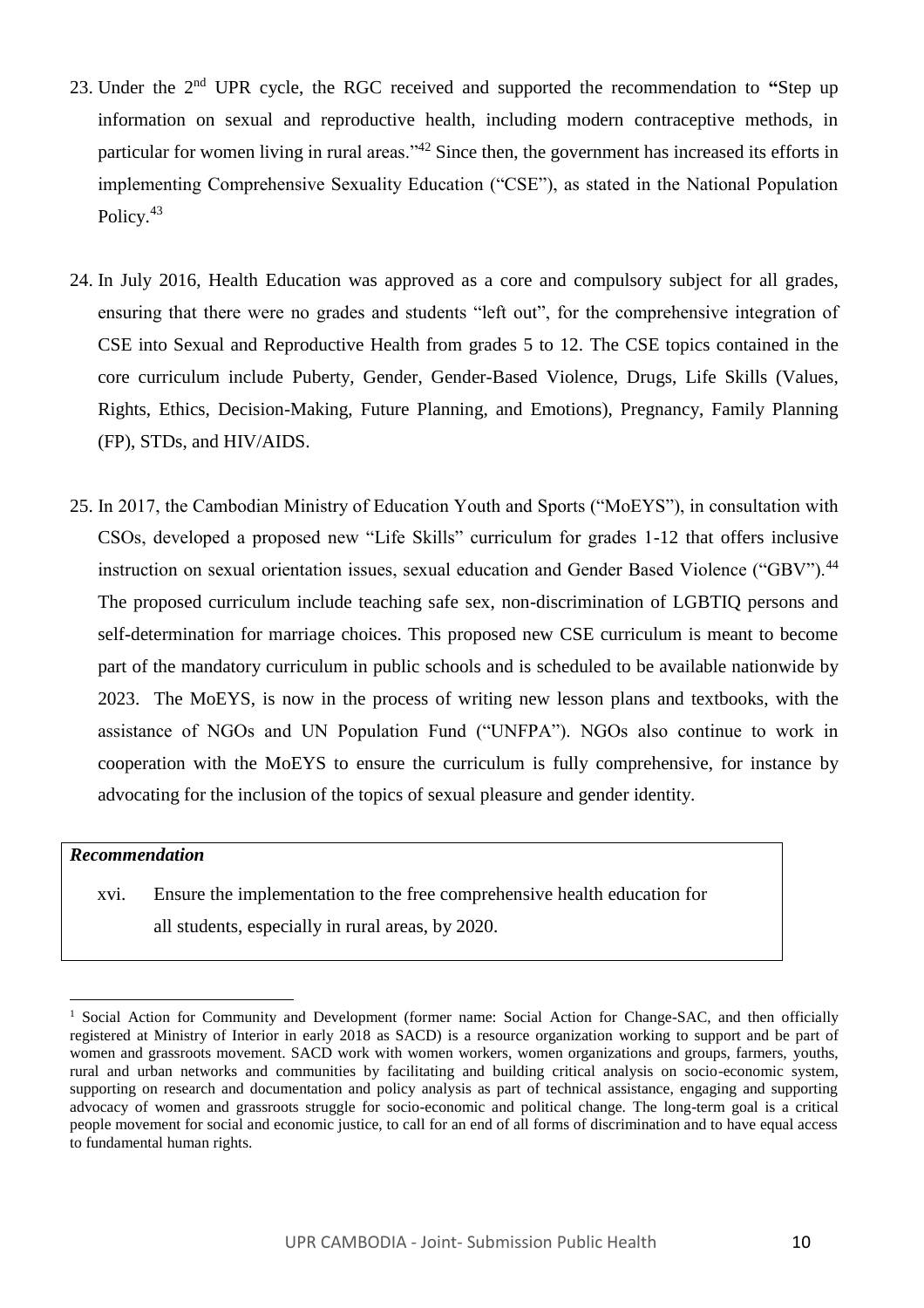i <sup>2</sup> Women Network for Unity ("WNU") mission is to strengthen the network of sex workers to advocate for their greater participation in the development of program, policies and laws related to sex work that will give them greater access to social services, and freedom from violence and discrimination.

<sup>3</sup> Rainbow Community Kampuchea ("RoCK") is a Cambodian non-government organization dedicated to supporting LGBT rights in Cambodia. RoCK works closely with LGBT communities and respective local authorities across the country to ensure long-term protection and support of equal rights and acceptance for LGBT people and their families.

<sup>4</sup> We are the representatives of civil society working in health by bridging providers, users, and related authorities to achieve the goals and objectives of the Cambodian health strategic plan.

<sup>5</sup> See Annex 1.

<sup>6</sup> Some of the partners met and discussed this joint submission project during the Civil Society Submission Workshop in Preparation of the Third Universal Periodic Review of Cambodia, co-organized by CCHR, OHCHR and *UPR Info* on March 12-13 2018, as well as during the 2<sup>nd</sup> Civil Society Submission Workshop in Preparation of the Third Universal Periodic Review of Cambodia, co-organized by CCHR, OHCHR and *UPR Info* on May 09-10 2018, and finally during the Civil Society Validation Workshop in Preparation of the Third Universal Periodic Review of Cambodia, co-organized by CCHR, OHCHR and *UPR Info* on July 2 2018.

<sup>7</sup> Constitution of the Kingdom of Cambodia, 1993.

Article 72: "The health of the people shall be guaranteed. The State shall give full consideration to disease prevention and medical cares. Poor people shall receive free medical consultations in public hospitals, infirmaries and maternities. The State shall establish infirmaries and maternities in rural areas."

<sup>8</sup> Royal Government of Cambodia, *Health Strategic Plan 2016-2020 "Quality, Effective and Equitable Health Services"*, 2016, available at<http://inndec.com/library/docs/SPPF%20English%20-%20Final%20Ver.pdf> (last visited 8 July 2018).

<sup>9</sup> Chhea Chhorvann, Heng Sopheab and Tuot Sovannary, *"National Population Size Estimation, HIV Related Risk Behaviors and HIV Prevalence Among People Who Use Drugs in Cambodia in 2012"*, 2012, p.35 available at https://www.researchgate.net/publication/295907624 National Population Size Estimation HIV Related

Risk Behaviors and HIV Prevalence Among People Who Use Drugs in Cambodia in 2012 (last visited 8 July 2018).

<sup>10</sup> Chhea Chhorvann, Heng Sopheab andTuot Sovannary, *"National Population Size Estimation, HIV Related Risk Behaviors and HIV Prevalence Among People Who Use Drugs in Cambodia in 2012"*, ibid., p. 100-10.

<sup>11</sup> National Centre for HIV/AIDS, Dermatology & STD (NCHADS), *Strategic Plan for HIV/AIDS and STI Prevention and* Control in the Health Sector 2016-2020, 2016 available at https://www.nchads.org/Guideline/ *Control in the Health Sector 2016-2020*, 2016 available at [https://www.nchads.org/Guideline/](https://www.nchads.org/Guideline/SP%20for%20hiv_aids%20and%20sti_prevention_n_control_in_Health%20Sector_en.pdf) [SP%20for%20hiv\\_aids%20and%20sti\\_prevention\\_n\\_control\\_in\\_Health%20Sector\\_en.pdf](https://www.nchads.org/Guideline/SP%20for%20hiv_aids%20and%20sti_prevention_n_control_in_Health%20Sector_en.pdf) (last visited 8 July 2018). Data for 2016.

<sup>12</sup> NCHADS, *Strategic Plan for HIV/AIDS and STI Prevention and Control in the Health Sector 2016-2020*, 2016. *Ibid.* Data for 2014.

<sup>13</sup> NCHADS, *Strategic Plan for HIV/AIDS and STI Prevention and Control in the Health Sector 2016-2020*, 2016. *Ibid.* Data for 2015.

<sup>14</sup> NCHADS, *Strategic Plan for HIV/AIDS and STI Prevention and Control in the Health Sector 2016-2020*, 2016. *Ibid.* Data for 2015.

<sup>15</sup> NCHADS, *Strategic Plan for HIV/AIDS and STI Prevention and Control in the Health Sector 2016-2020*, 2016. *Ibid.* Data for 2015.

<sup>16</sup> NCHADS, *Strategic Plan for HIV/AIDS and STI Prevention and Control in the Health Sector 2016-2020*, 2016. *Ibid.* Data for 2015.

<sup>17</sup> RGC, Ministry of Health and Ministry of Planning, *"Cambodia Demographic and Health Survey: Key indicators Report",* 2014 available at<http://cambodia.unfpa.org/en/publications/cambodia-demographic-and-health-survey-2014> (last visited 8 July 2018).

<sup>18</sup> Andrew Nachemson and Kong Meta*, "Wedded by force, together by choice",* The Phnom Penh Post, 19 October 2016, available at<https://www.phnompenhpost.com/national/wedded-force-together-choice> (last visited 8 July 2018).

<sup>19</sup> RGC, Ministry of Health and Ministry of Planning, *"Cambodia Demographic and Health Survey: Key indicators Report",* 2014, op. cit.

<sup>20</sup> United Nations General Assembly, International Covenant on Economic, Social, and Cultural Rights, 16 December 1966, available at<https://www.ohchr.org/EN/ProfessionalInterest/Pages/CESCR.aspx> (last visited 8 July 2018).<br><sup>21</sup> Health Financing Profile: Cambodia, available at https://www.healthpolicyproject.com/pubs/7887/Cambodia

 $21$  Health Financing Profile: Cambodia, available at [\\_HFP.pdf](https://www.healthpolicyproject.com/pubs/7887/Cambodia_HFP.pdf) (last visited 8 July 2018).

<sup>22</sup> Cambodia - WHO Country Cooperation Strategy 2016-2020; op. cit. page 6

<sup>23</sup>Cambodia - WHO Country Cooperation Strategy 2016-2020; ibid.

<sup>24</sup>"Funding from external donors decreased slightly, from 20% to 18% of THE from 2008 to 2014, and is anticipated to continue declining" https://www.healthpolicyproject.com/pubs/7887/Cambodia\_HFP.pdf

<sup>25</sup> WHO and World Bank, Tracking Universal Health Coverage: 2017 Global Monitoring Report, 2017, available at <http://documents.worldbank.org/curated/en/640121513095868125/pdf/122029-WP-REVISED-PUBLIC.pdf> (last visited on 8 July 2018).

<sup>26</sup> Cambodia - WHO Country Cooperation Strategy 2016-2020; op. cit page 6.